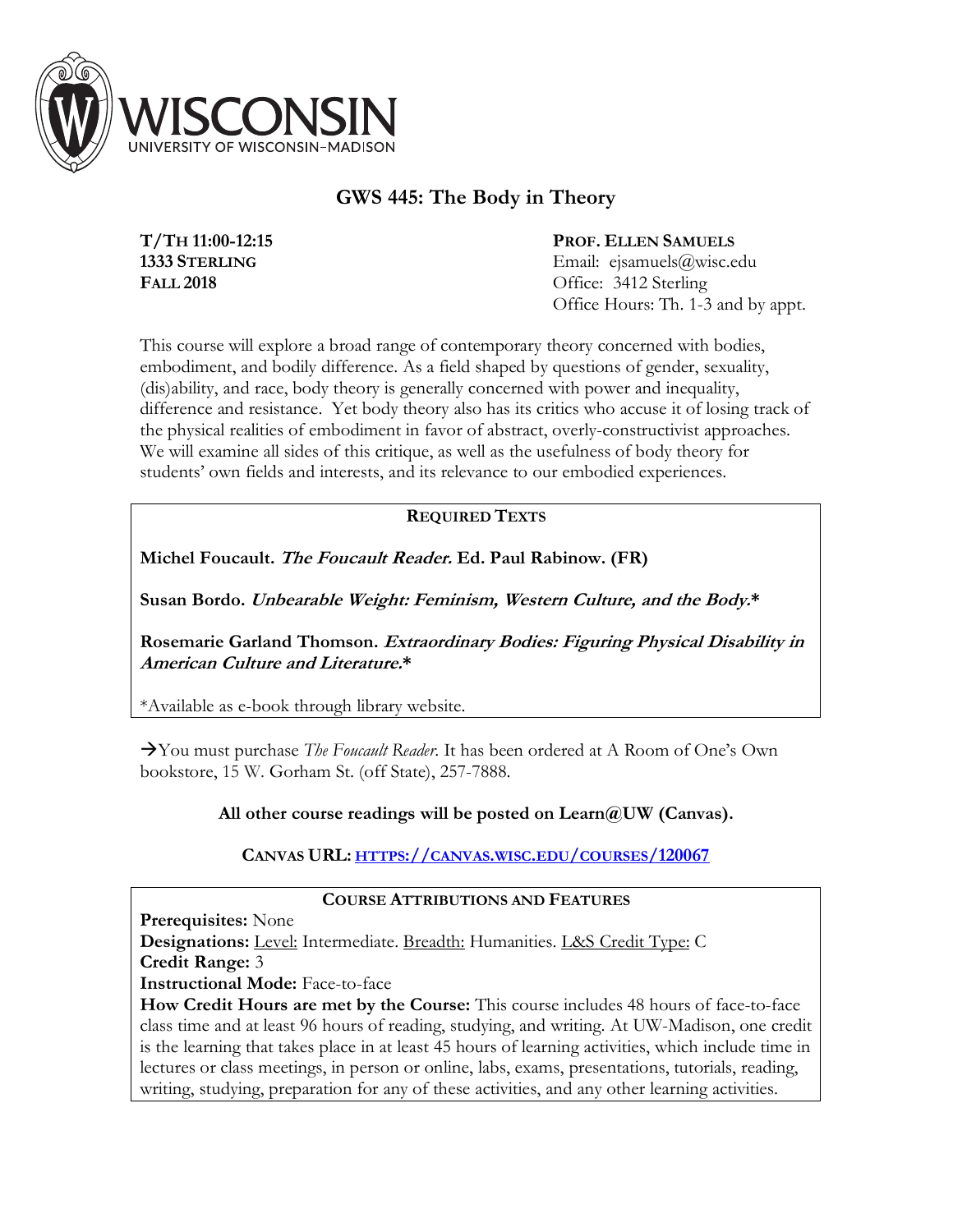# **COURSE LEARNING OBJECTIVES**

- 1. Gain familiarity with a range of contemporary theories of the body.
- 2. Understand that bodies and bodily experience are shaped not only by biology but by social, political, and cultural forces.
- 3. Be able to analyze how embodiment is shaped by social factors including gender, sexuality, race, ethnicity, ability, and nationality.
- 4. Practice critical thinking and analysis with regard to the representation of bodies, gender, and sexuality in cultural, medical, scientific, and digital media texts.
- 5. Respond imaginatively to social and political issues related to bodies, gender, and sexuality.
- 6. Practice effective and respectful written and oral communication skills.

**THIS COURSE COUNTS TOWARD THE FOLLOWING DEGREE REQUIREMENTS:**

1) GWS Major/Certificate: theory course. 2) LGBT Certificate: course credit. 3) GWS Ph.D. Minor: course credit. 4) GWS M.A.: theory course.

# **COURSE REQUIREMENTS FOR ALL STUDENTS:**

- 1. **Attendance:** Attendance in this class is required and essential for our community learning process. Each absence above three (3) per semester will result in a five (5) percentage point reduction of your semester grade (i.e. a 90% AB would become an 85% B). You must attend at least 50% of classes to receive a passing grade. Lecture notes and powerpoint slides will not be posted online or shared. If you must miss class, please obtain notes from a classmate. Absences due to religious holidays will not be penalized: You must inform me in advance if you are missing a class for religious reasons.
- 2. **Participation:** Active and engaged participation is very important for this course. You may earn participation points for coming to class well-prepared, showing that you have completed all assigned readings, engaging in a lively discussion of class topics, doing in-class writing assignments, responding thoughtfully and generously to your classmates, and visiting me in office hours. Participation grades begin at an 85 (B), and can be increased or decreased based on the criteria above.
- **3. Discussion Posts:** Most **Wednesdays by 7:00 p.m.**, beginning on **September 12**, you are required to post a comment or question to the "Discussions" section of our Learn@UW page on the course readings for the current week. Postings may be simple or complex, short or long, single or multiple, original or threaded. Postings receive 10 points per week. Late postings will receive 5 points.

# **ADDITIONAL COURSE REQUIREMENTS FOR UNDERGRADUATE STUDENTS:**

**1. Presentations:** You will each make a brief (4-5 min.) presentation to the class which can be creative, critical, or a combination of both. I will explain presentations in more detail in class when we sign up for them. On the day of your presentation, a 1-page write-up of your presentation is also due. See Handout: "Presentations."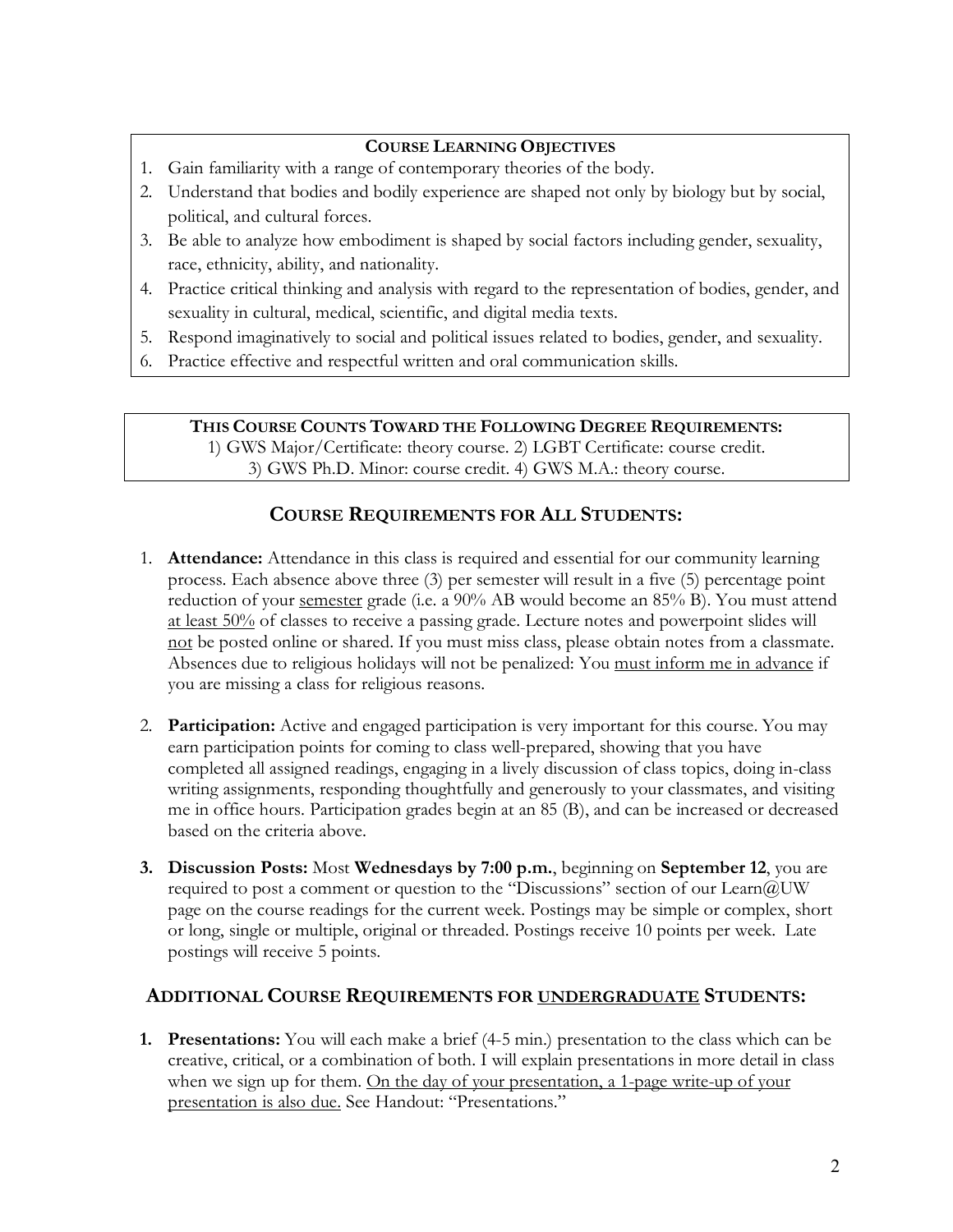- **2. Midterm Exam. DUE OCT. 9:** This take-home, open-book exam will be in essay form and will be entirely based on lectures and discussions of readings in class.
- **3. Critical Paper. DUE NOV. 13:** A 4-5 page critical paper on course readings. Guidelines and topics will be distributed two weeks in advance.

# **4. Final Project. DUE DEC. 11**

The final project may take one of the following forms:

- 1) A critical paper of 5-6 pages.
- 2) A substantial creative project (art, creative writing, performance, etc.) accompanied by a 3-4 page critical paper relating the project to the theories we read in class.

# **ADDITIONAL COURSE REQUIREMENTS FOR GRADUATE STUDENTS:**

- **1. Précis, DUE DEC. 11:** A précis (annotated outline) of a major theory monograph, part of which was assigned for this class. This assignment requires that you read the entire text, not just the excerpts assigned in class. In the case of the *Foucault Reader*, you would not read the rest of the *Reader*, but rather, one of his complete books: either *The History of Sexuality, Part I*, or *Discipline and Punish*. You should select your text in consultation with me early in the semester. For more details, see the handout, "Précis Assignment."
- **2. Graduate Student Discussion Section:** Graduate students are expected to meet as a group, in addition to our regular class meetings, a total of five (5) times during the semester: three (3) times on your own, and two (2) times with me.
- **3. Final Paper. DUE DEC. 20:** The final paper will be a seminar length (15-20 page) critical research paper. If you wish to integrate any form of creative work into this paper, please see me early in the semester to discuss it.

# **ADDITIONAL COURSE REQUIREMENTS FOR HONORS STUDENTS:**

# **Students may earn honors credit by completing one of the following options:**

- 1. Attend two of the extra credit events announced throughout the semester and write a 2-page reflection paper on each, relating it to theories studied in class. DUE: One week after date of event, on Learn@UW.
- 2. Complete both the critical and creative project options for the final project (creative project plus 5-6 page critical paper).

| <b>Grade Breakdown:</b> |     |
|-------------------------|-----|
| Participation:          | 10% |
| Discussion Posts:       | 10% |
| Presentation:           | 15% |
| Critical Analysis Paper | 20% |
| Midterm Exam            | 20% |
| Final Project:          | 25% |

| <b>Grading Scale:</b> |            |
|-----------------------|------------|
| A:                    | $93 - 100$ |
| AB:                   | 88-92      |
| $\rm B$ :             | 83-87      |
| BC:                   | 78-82      |
| C:                    | 70-77      |
| D:                    | $60 - 69$  |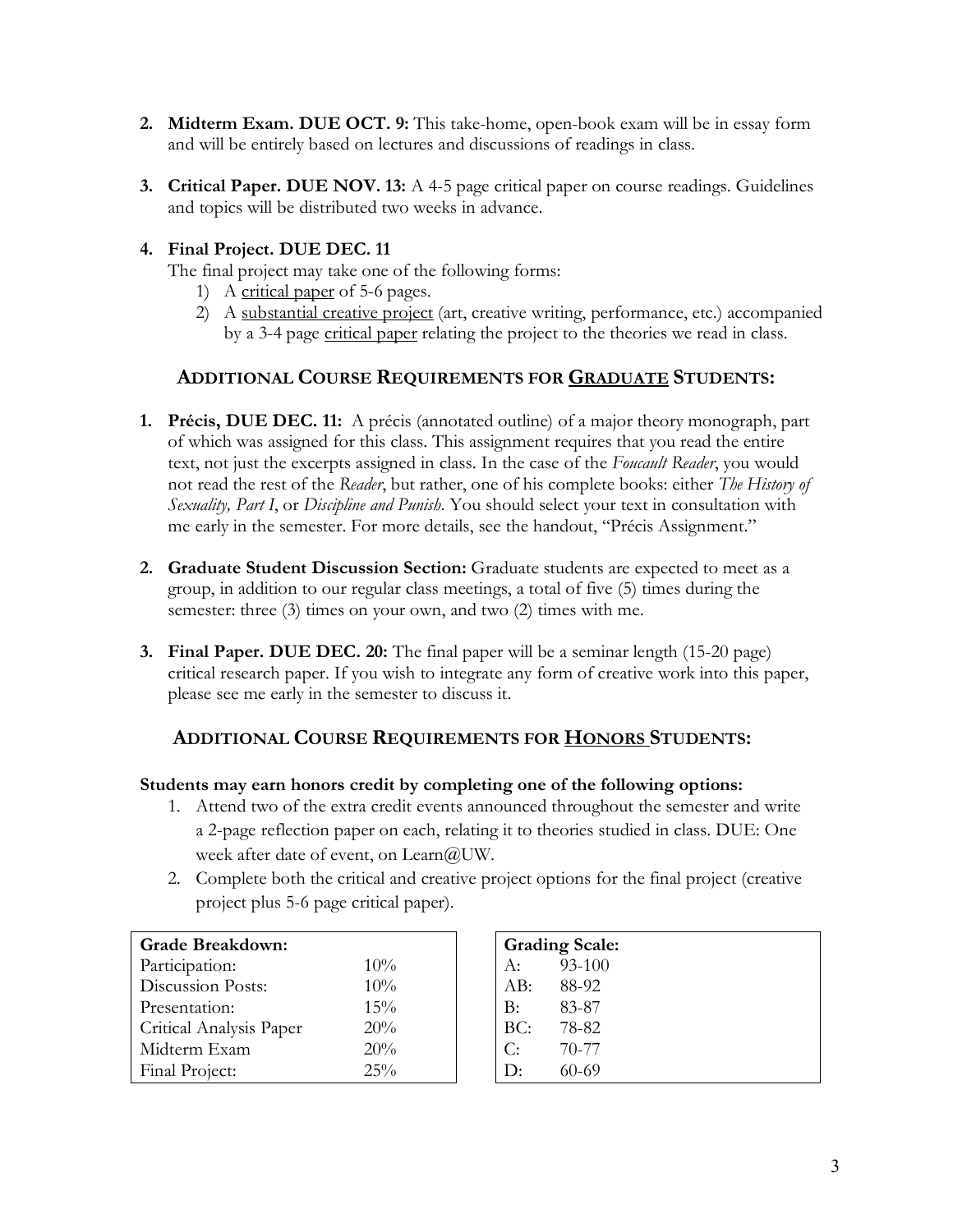# **COURSE POLICIES AND RESOURCES**

- **1) Emails and Office Hours:** I will endeavor to respond to emails within 48 hours of receipt. Emails are fine for short questions, but to discuss papers and exams, it is necessary to meet in person. I welcome you to office hours, and suggest you plan ahead to make appointments for the busy weeks before deadlines. Questions about grades will only be discussed during appointments, not over email or in class.
- **2) Classroom Conduct:** Please respect your fellow students' right to a quiet and nondistracting learning environment. Cell phone use, texting, messaging, Instagram, Twitter, Snapchat, Fortnite, and other distractions of modern life are not allowed during class. If you use a laptop computer or tablet during class, you may not have a web browser, social media app, or chat window open.
- 3) **Late Paper Policy:** Papers turned in late will be penalized by five (5) percentage points for each 24-hour period after the due date. No late papers will be accepted more than one week after the due date.
- 4) **Academic Misconduct (Plagiarism and Cheating):** By enrolling in this course, each student assumes the responsibilities of an active participant in UW-Madison's community of scholars in which everyone's academic work and behavior are held to the highest academic integrity standards. Academic misconduct compromises the integrity of the university. Cheating, fabrication, plagiarism, unauthorized collaboration, and helping others commit these acts are examples of academic misconduct, which can result in disciplinary action. This includes but is not limited to failure on the assignment/course, disciplinary probation, or suspension. Substantial or repeated cases of misconduct will be forwarded to the Office of Student Conduct & Community Standards for additional review. For more information, refer to https://conduct.students.wisc.edu/academic-integrity/
- **5) Writing Center:** For additional help with papers, visit the Writing Center at any stage during the writing process. Stop by 6171 Helen C. White or consult the Center's resources online at www.wisc.edu/writing/.

# **STATEMENT ON ACCESSIBILITY**

**It is very important to me to fully include all students with disabilities or learning differences in this course.** The University of Wisconsin-Madison supports the right of all enrolled students to a full and equal educational opportunity. The Americans with Disabilities Act (ADA), Wisconsin State Statute (36.12), and UW-Madison policy (Faculty Document 1071) require that students with disabilities be reasonably accommodated in instruction and campus life. Reasonable accommodations for students with disabilities is a shared faculty and student responsibility. Students are expected to inform me of their need for instructional accommodations by the end of the third week of the semester, or as soon as possible after a disability has been incurred or recognized. I will work either directly with you or in coordination with the McBurney Center to identify and provide reasonable instructional accommodations. Disability information, including instructional accommodations as part of a student's educational record, is confidential and protected under FERPA.

# **STATEMENT ON GRADE APPEALS**

If you have questions about a grade, please speak first to me. If the question is not resolved, speak with the Chair, Aili Tripp. She will attempt to resolve the issue informally and inform you of the Appeals Procedures if no resolution is reached informally.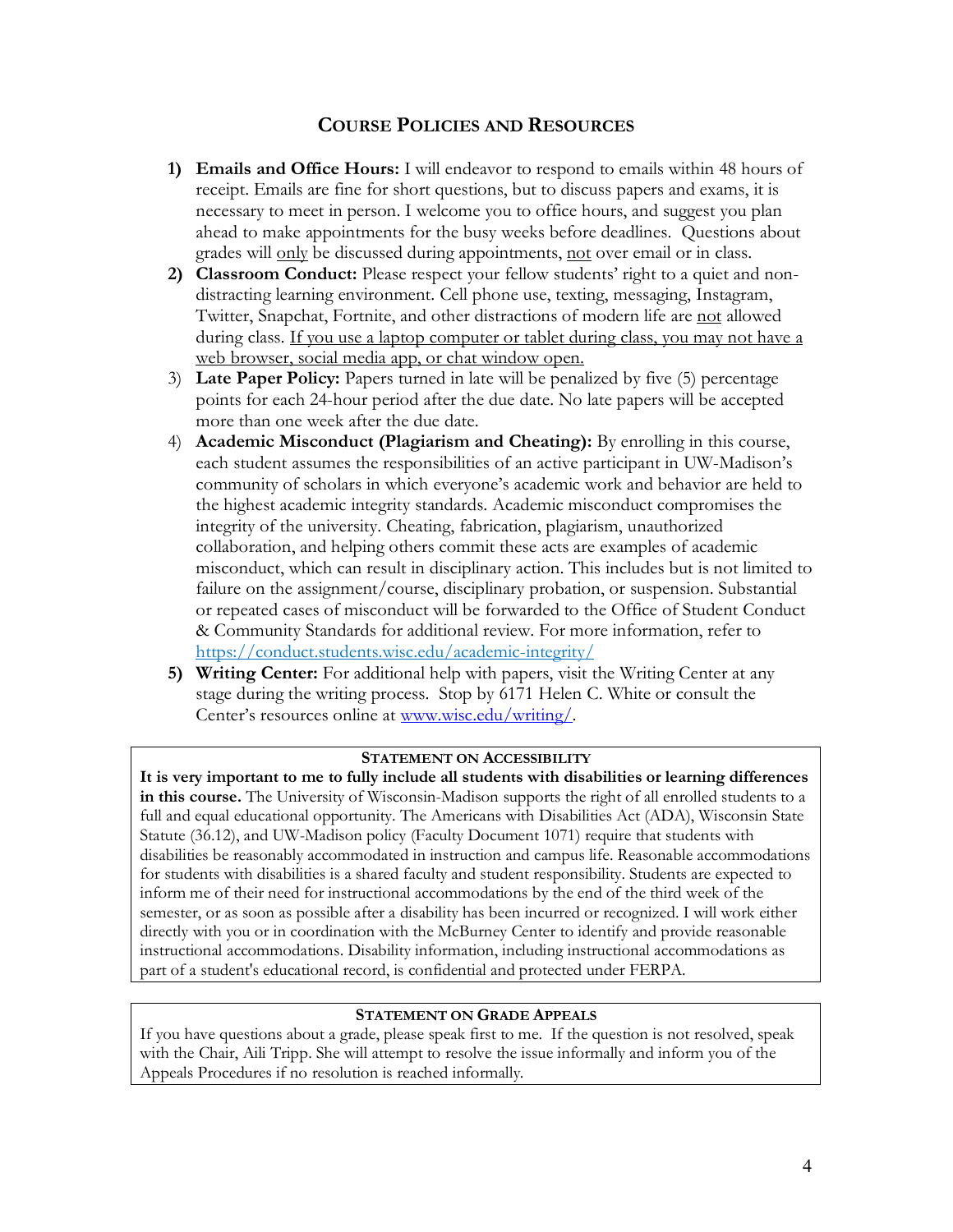# **WEEK 1 Sep. 6: Introductions**

#### **WEEK 2**

### **Sep. 11: Foucault: Bio-Power**

FR, "Right of Death and Power over Life," 258-272

 $\rightarrow$  Sep. 12: Discussion Post #1 due on Learn@UW by 7:00 p.m.

#### **Sep. 13: Foucault: The Repressive Hypothesis**

FR, "We 'Other' Victorians," "The Repressive Hypothesis," 292-329

#### **WEEK 3**

#### **Sep. 18: Foucault: Docile Bodies**

FR, "The Body of the Condemned," "Docile Bodies," "The Means of Correct Training," 170-205

à*Sep. 19: Discussion Post #2 due* 

#### **Sep. 20: Foucault: Surveillance and Panopticism**

FR: "Panopticism," "Complete and Austere Institutions," 206-225 Shapiro, "Panopticon," from *Archaeologies of Vision*

#### **WEEK 4**

### **Sep. 25: Foucault Meets Feminism**

M.E. Bailey, "Foucauldian Feminism: Contesting Bodies, Sexuality, and Identity" Sandra Lee Bartky, "Foucault, Femininity, and the Modernization of Patriarchal Power"

Kate Soper, "Forget Foucault?"

### **MIDTERM EXAM distributed in class**

à*Sep. 26: Discussion Post #3 due*

#### **Sep. 27: Foucault Deployed**

Honi Fern Haber, "Foucault Pumped: Body Politics and the Muscled Woman" Eugenia Kaw, "Medicalization of Racial Features" Paisley Currah, "Securitizing Gender"

# **WEEK 5**

# **Oct. 2: Foucault Complicated/Expanded**

Ann Laura Stoler, "Placing Race in the History of Sexuality" Achille Mbembe, "Necropolitics"

à*Oct. 3: Discussion Post #4 due*

## **Oct. 4: Foucault and "Bare Life"**

Adriana Estévez, "The Biopolitics of Asylum Law in Texas" Alexander G. Weheliye, "Bare Life: The Flesh"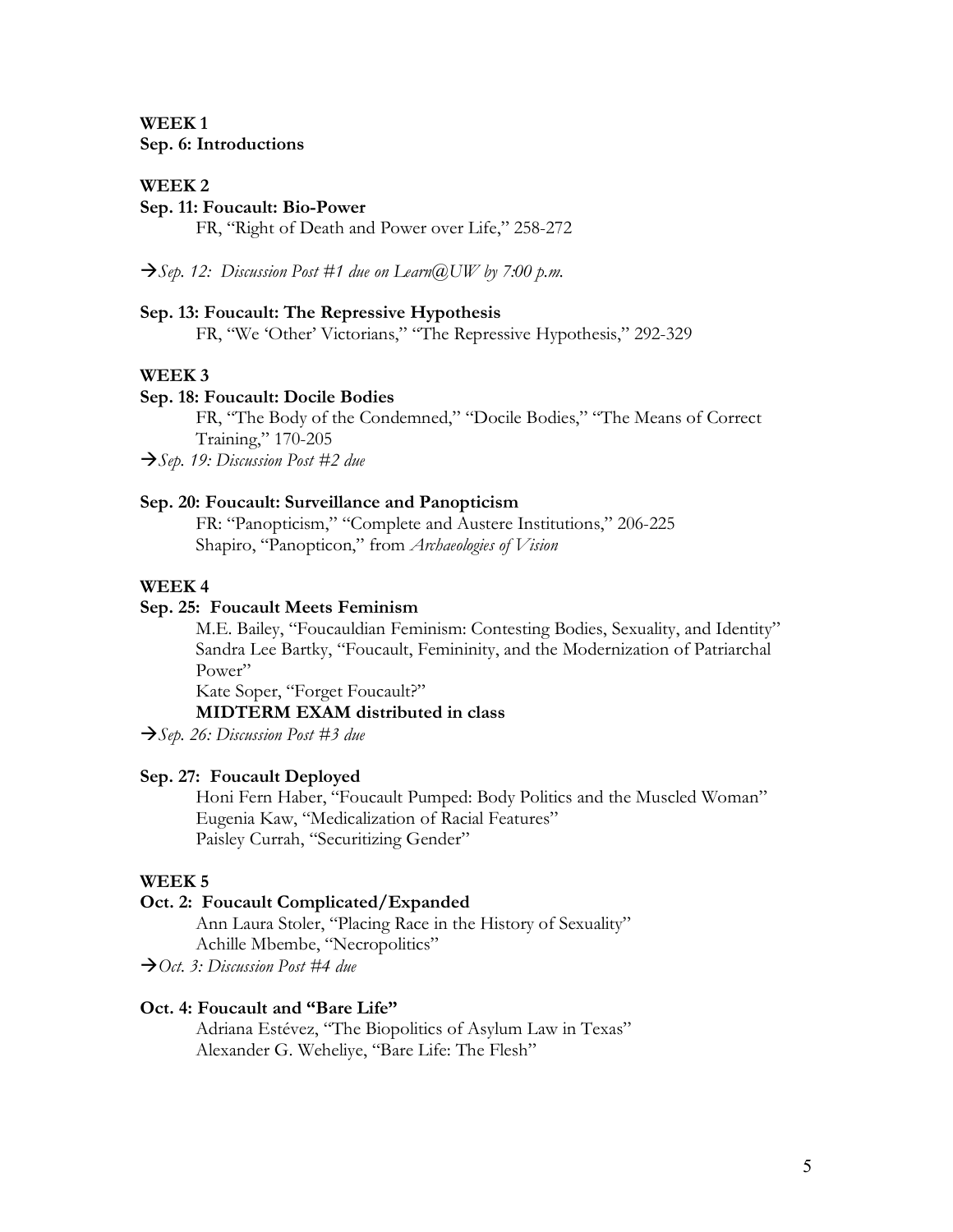**WEEK 6** 

# **Oct. 9: MIDTERM EXAM due at the beginning of class**

#### **Oct. 11: Ab/Normal Bodies: Extraordinary Bodies**

Rosemarie Garland Thomson, *Extraordinary Bodies*, 4-53

#### **WEEK 7**

**Oct. 16:** *Extraordinary Bodies*, 55-80 à*Oct. 17: Discussion Post #5 due*

# **Oct. 18: Presentations-Group 1**

### **WEEK 8**

# **Oct. 23 : Ab/Normal Bodies: Unbearable Weight**

Susan Bordo, *Unbearable Weight*, 1-42, 139-212 à*Oct. 24: Discussion Post #6 due*

**Oct. 25:** *Unbearable Weight*, 245-275

Cecilia Hartley. "Letting Ourselves Go: Making Room for the Fat Body in Feminist Scholarship" Ragen Chastain, "This is My After Body"

**WEEK 9**

# **Oct. 30: Ab/Normal Bodies: Baby's Got Back edition**

Janell Hobson, "The 'Batty' Politic: Toward an Aesthetic of the Black Female Body"

Isabel Molina-Guzmán, "Disciplining J. Lo: Booty Politics in Tabloid News" à*Oct. 31: Discussion Post #7 due*

#### **Nov. 1: Presentations-Group 2**

*NOVEMBER 6: VOTE VOTE VOTE VOTE VOTE*

#### **WEEK 10**

#### **Nov. 6: Explicit Bodies: XXX edition**

Rebecca Schneider, "Binary Terror and the Body Made Explicit" Juana María Rodríguez, "Latina Sexual Fantasies, the Remix" Nguyen Tan Hoang, "The Politics of Starch"

à*Nov. 7: Discussion Post #8 due*

#### **Nov. 8: No class meeting.**

Watch *Sins Invalid* (library catalog: Kanopy; 33 mins) à*Nov. 8: Discussion Post #9 due (on Sins Invalid)*